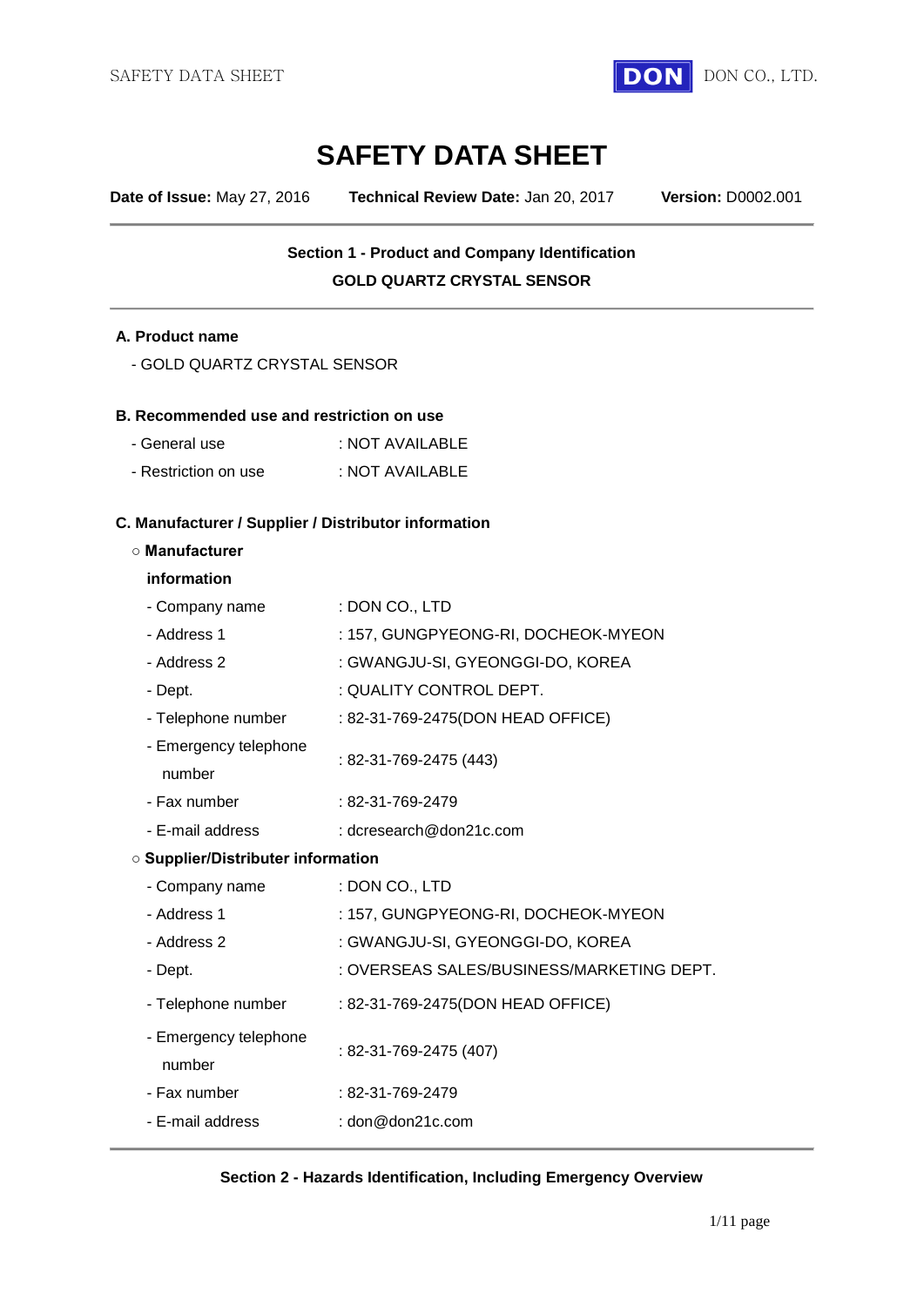

# **GOLD QUARTZ CRYSTAL SENSOR**

### **A. Hazard classification**

NOT CLASSIFIED AS HAZARDOUS ACCORDING TO OSHA HAZARD COMMUNICATION STANDARD, 29 CFR 1910.1200.

### **B. Label elements**

- **○ Signal word** NOT APPLICABLE.
- **○ Symbols** NOT APPLICABLE.
- **○ Pictograms**

NOT APPLICABLE.

### **B. Other hazards**

NONE KNOWN.

# **Section 3 - Composition/Information on Ingredients GOLD QUARTZ CRYSTAL SENSOR**

#### **A. Ingredient Name:** GOLD QUARTZ CRYSTAL SENSOR

| Name                                     | %                  | CAS NB    | LD(50)/LC(50) |
|------------------------------------------|--------------------|-----------|---------------|
| GOLD                                     | <0.0001% BY WEIGHT | 7440-57-5 | N/A           |
| Intrinsic Crystalline Silicon<br>Dioxide | 99.9999% BY WEIGHT | -         | N/A           |

\* CAS NUMBER AND EXACT PERCENTAGES ARE BEING WITHHELD AS A TRADE SECRET.

**Section 4 - First Aid Measures GOLD QUARTZ CRYSTAL SENSOR**

#### **A. Description of first-aid measures**

**○ Inhalation**

AFTER INHALATION: NO INFORMATION AVAILABLE.

#### **○ Skin contact**

AFTER SKIN CONTACT: SENSOR IS BRITTLE AND BREAK EASILY AND THUS SHOULD BE HANDLED WITH TWEEZERS.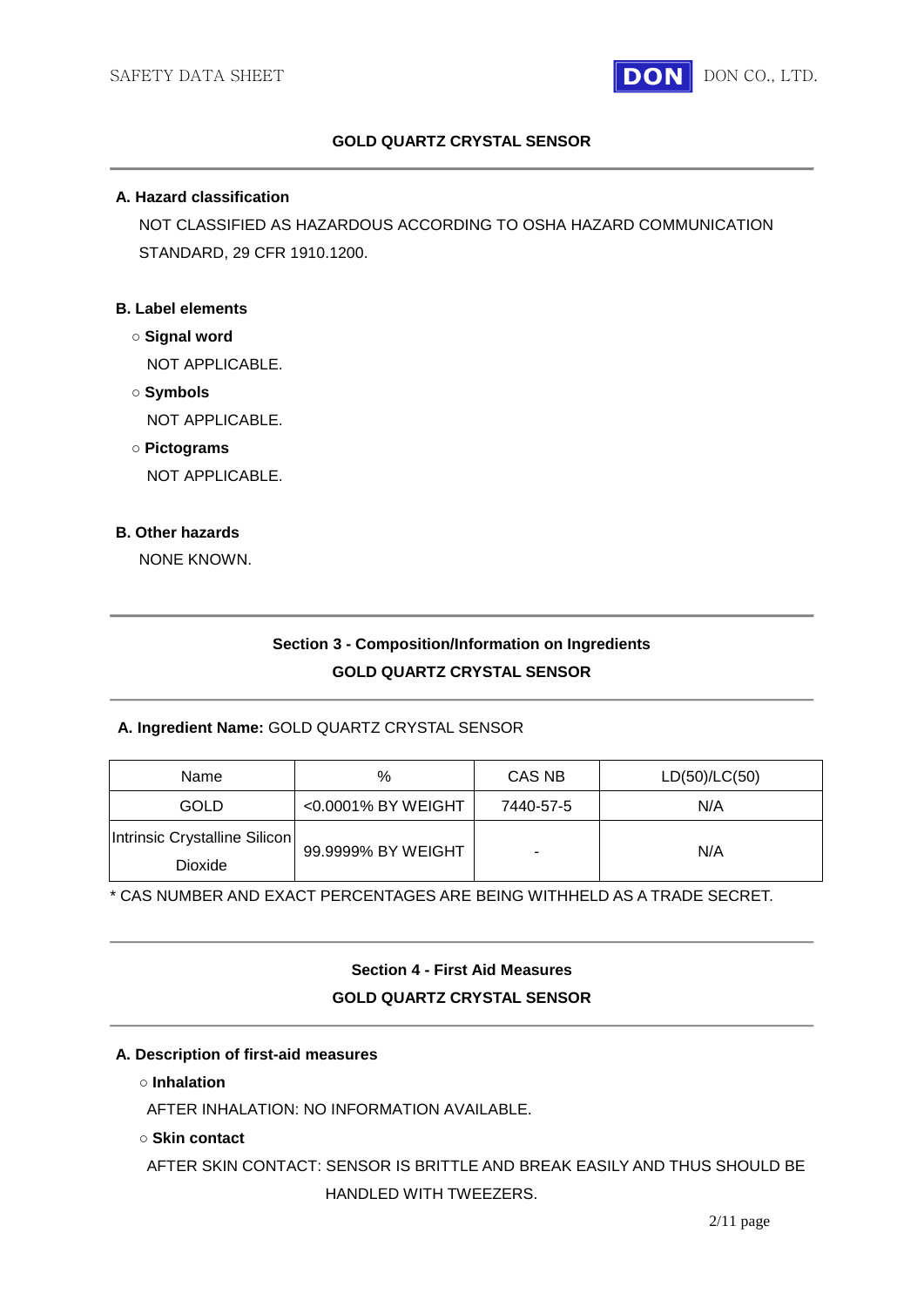

### IF SENSOR BREAKS USE GLOVES TO PREVENT CUTS.

#### **○ Eye contact**

AFTER EYE CONTACT: IF SENSOR BREAKS INTO SMALL FRAGMENTS AND PIECES ENTER THE EYES, WASH OUT IMMEDIATELY WITH COPIOUS AMOUNTS OF WATER AND SEEK MEDICAL ATTENTION IMMEDIATELY.

### **○ Ingestion**

AFTER SWALLOWING: DO NOT INGEST AS FRAGMENTS COULD BREAK-OFF AND CUT SOFT TISSUE. IF ACCIDENTALLY INGESTED, SEEK MEDICAL ATTENTION IMMEDIATELLY.

**B. Most important symptoms and effects, both acute and delayed** NO INFORMATION AVAILABLE.

**C. Indication of any immediate medical attention and special treatment needed** NO INFORMATION AVAILABLE.

# **Section 5 - Fire Fighting Measures GOLD QUARTZ CRYSTAL SENSOR**

#### **A. Extinguishing media**

**○ Suitable extinguishing media**

USE FIRE EXTINGUISHING METHODS SUITABLE FOR SURROUNDING CONDITIONS.

#### **○ Unsuitable extinguishing media**

FOR THIS SUBSTANCE/MIXTURE NO LIMITATIONS OF EXTINGUISHING AGENTS ARE GIVEN.

#### **B. Special hazards arising from the substance or mixture**

FORMATION OF TOXIC GASES IS POSSIBLE DURING HEATING OR IN CASE OF FIRE.

# **C. Advice for firefighters**

WEAR SELF-CONTAINED BREATHING APPARATUS AND PROTECTIVE SUIT. DO NOT INHALE EXPLOSION GASES OR COMBUSTION GASES. WEAR FULLY PROTECTIVE SUIT.

### **D. Further information**

NO INFORMATION AVAILABLE.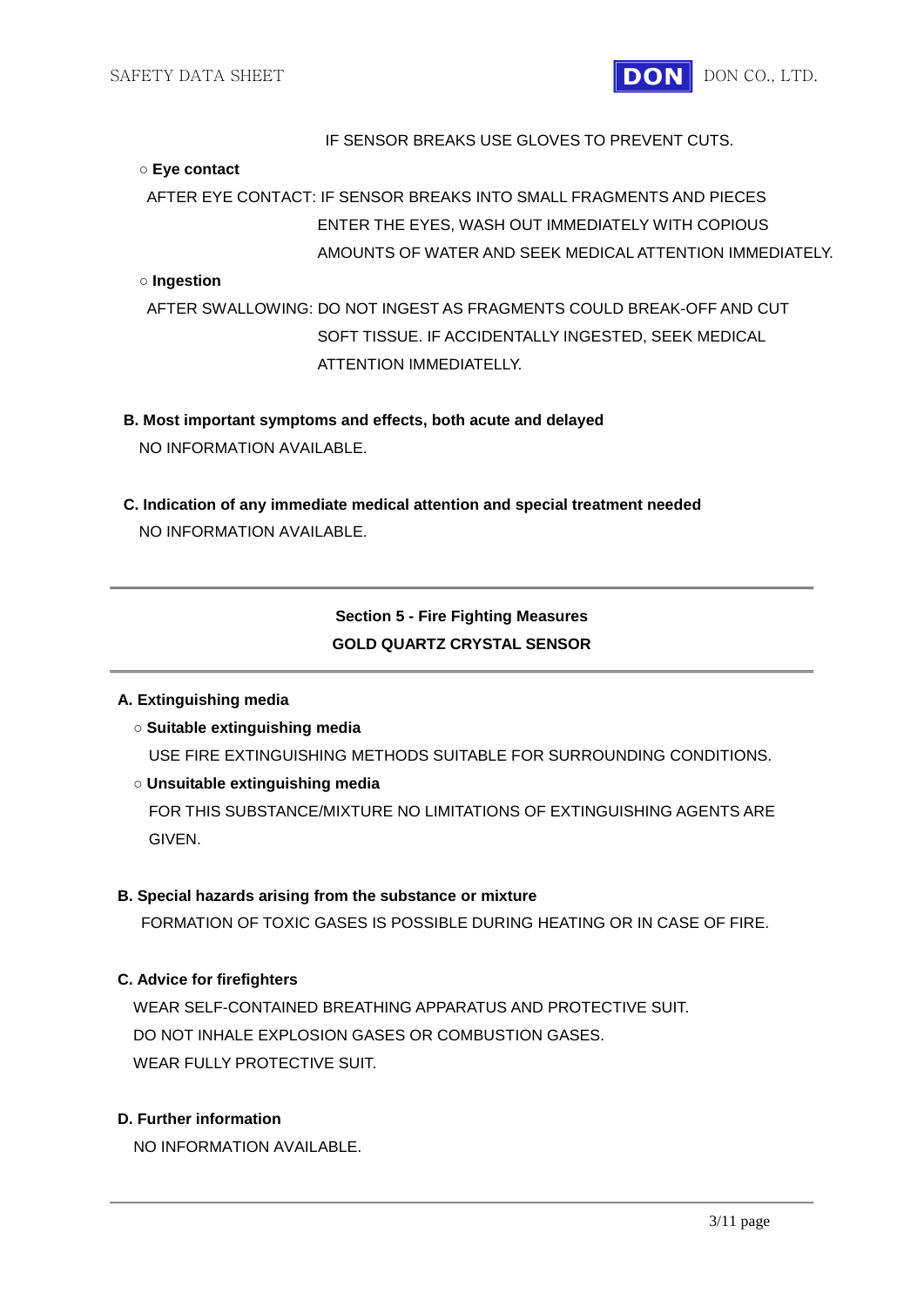

# **Section 6 - Accidental Release Measures GOLD QUARTZ CRYSTAL SENSOR**

WEAR APPROPRIATE PROTECTIVE DEVICES (SEE SECTION 8 EXPOSURE CONTROLS/ PERSONAL PROTECTION). AVOID CONTACT WITH EYES AND SKIN. DO NOT INHALE THE PRODUCT.

### **A. Environmental precautions**

NO INFORMATION AVAILABLE.

**B. Methods and materials for containment and cleaning up** COLLECT IN AN EMPTY CONTAINER THAT CAN BE SEALED TIGHTLY.

# **C. Reference to other sections**

SEE SECTION 7 FOR INFORMATION ON SAFE HANDLING. SEE SECTION 8 FOR INFORMATION ON PERSONAL PROTECTION EQUIPMENT. SEE SECTION 13 FOR DISPOSAL INFORMATION.

# **Section 7 - Handling and Storage GOLD QUARTZ CRYSTAL SENSOR**

# **A. Precautions for safe handling**

ENSURE GOOD VENTILATION/EXHAUSTION AT THE WORKPLACE.

**B. Conditions for safe storage, including any incompatibilities** STORE IN COOL, DRY CONDITIONS IN WELL SEALED RECEPTACLE. PROTECT FROM CONTAMINATION. PROTECT FROM HEAT AND DIRECT SUNLIGHT. STORE LOCKED UP

# **Section 8 - Exposure Controls & Personal Protection GOLD QUARTZ CRYSTAL SENSOR**

#### **A. Exposure limits(s)**

*GOLD 7440-57-5*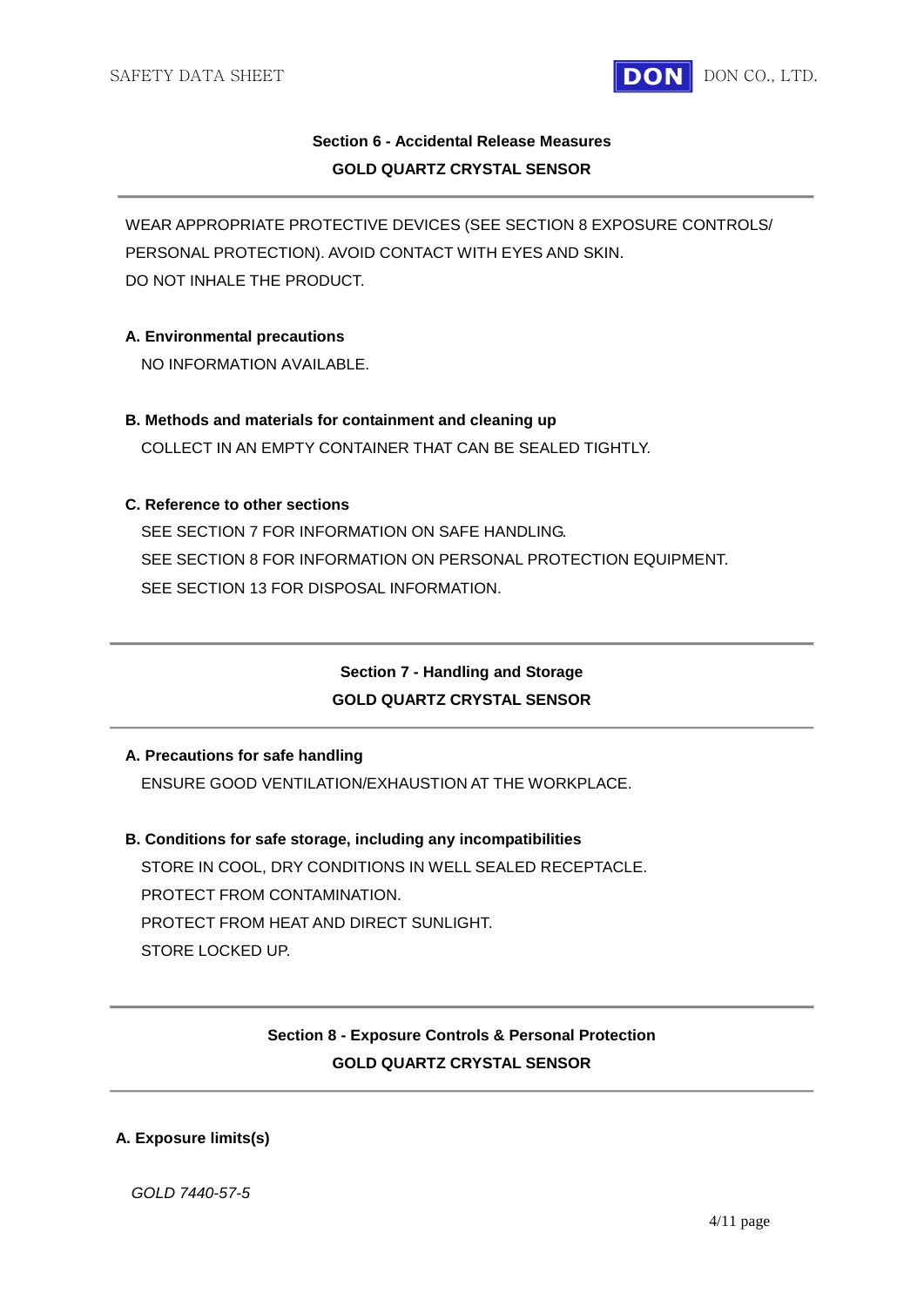

- **ACGIH** NO INFORMATION AVAILABLE.
- **NIOSH/GUIDE** NO INFORMATION AVAILABLE.
- **OSHA\_TRANS** NO INFORMATION AVAILABLE.
- **Z1A**

NO INFORMATION AVAILABLE.

**○ OSHA/Z2** NO INFORMATION AVAILABLE.

*Intrinsic Crystalline Silicon Dioxide*

**○ ACGIH**

NO INFORMATION AVAILABLE.

**○ NIOSH/GUIDE**

NO INFORMATION AVAILABLE.

**○ OSHA\_TRANS**

NO INFORMATION AVAILABLE.

**○ Z1A**

NO INFORMATION AVAILABLE.

**○ OSHA/Z2**

NO INFORMATION AVAILABLE.

# **B. Engineering controls**

TECHNICAL MEASURES AND APPROPRIATE WORKING OPERATIONS SHOULD BE GIVEN PRIORITY OVER THE USE OF PERSONAL PROTECTIVE EQUIPMENT.

# **C. Personal protective equipment**

**○ Respiratory protection**

REQUIRED WHEN DUSTS ARE GENERATED.

# **○ Eye/face protection**

USE EQUIPMENT FOR EYE PROTECTION TESTED AND APPROVED UNDER APPROPRIATE GOVERNMENT STANDARDS SUCH AS NIOSH (US)

**○ Hand protection**

CHEMICAL-RESISTANT, IMPERVIOUS GLOVES COMPLYING WITH AN APPROVED STANDARD SHOULD BE WORN AT ALL TIMES WHEN HANDLING CHEMICAL PRODUCTS IF A RISK ASSESSMENT INDICATES THIS IS NECESSARY.

**○ Hygiene measures**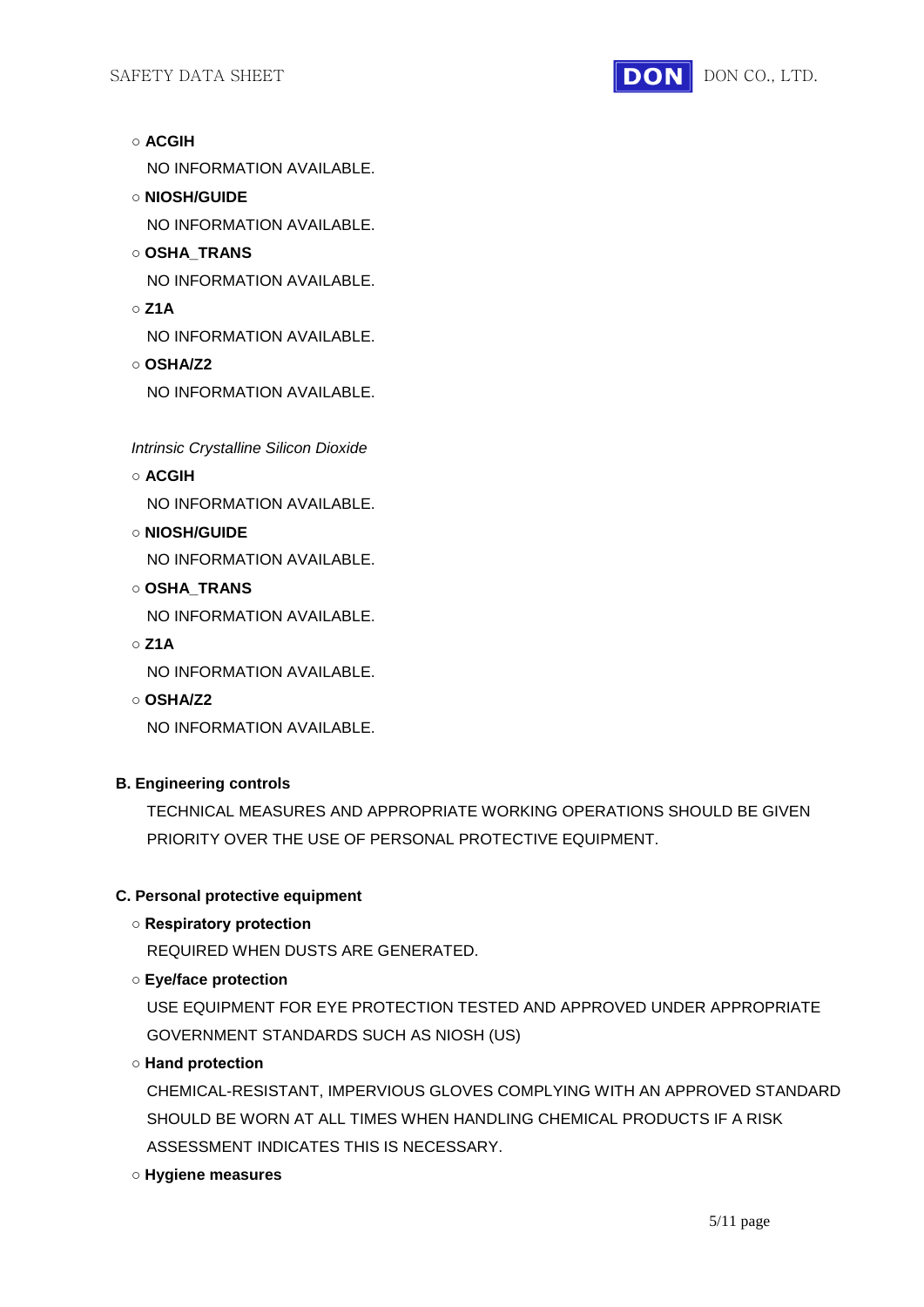

CHANGE CONTAMINATED CLOTHING. APPLICATION OF SKIN- PROTECTIVE BARRIER CREAM RECOMMENDED. WASH HANDS AFTER WORKING WITH SUBSTANCE.

**○ Others**

NO INFORMATION AVAILABLE.

# **Section 9 - Physical & Chemical Properties GOLD QUARTZ CRYSTAL SENSOR**

| A. Physical state                              | <b>SOLID</b>              |
|------------------------------------------------|---------------------------|
| <b>B.</b> Color                                | <b>GOLD&amp;WHITE</b>     |
| <b>B.</b> Odor                                 | <b>ODORLESS</b>           |
| C. Odor threshold                              | NO INFORMATION AVAILABLE. |
| D. pH                                          | NO INFORMATION AVAILABLE. |
| E. Melting point/Freezing point                | NO INFORMATION AVAILABLE. |
| <b>F. Initial Boiling Point/Boiling Ranges</b> | NO INFORMATION AVAILABLE. |
| G. Flash point                                 | NO INFORMATION AVAILABLE. |
| H. Evaporation rate                            | NO INFORMATION AVAILABLE. |
| I. Flammability(solid, gas)                    | NO INFORMATION AVAILABLE. |
| J. Upper/Lower Flammability or explosive       | NO INFORMATION AVAILABLE. |
| limits                                         |                           |
| K. Vapor pressure                              | NO INFORMATION AVAILABLE. |
| L. Solubility                                  | NO INFORMATION AVAILABLE. |
| M. Vapor density                               | NO INFORMATION AVAILABLE. |
| N. Specific gravity                            | NO INFORMATION AVAILABLE. |
| O. Partition coefficient of n-octanol/water    | NO INFORMATION AVAILABLE. |
| P. Autoignition temperature                    | NO INFORMATION AVAILABLE. |
| Q. Decomposition temperature                   | NO INFORMATION AVAILABLE. |
| R. Viscosity                                   | NO INFORMATION AVAILABLE. |
| S. Molecular weight                            | NO INFORMATION AVAILABLE. |
|                                                |                           |

# **Section 10 - Stability & Reactivity Data GOLD QUARTZ CRYSTAL SENSOR**

# **A. Reactivity**

THIS MATERIAL IS CONSIDERED TO BE NON REACTIVE UNDER NORMAL USE CONDITIONS.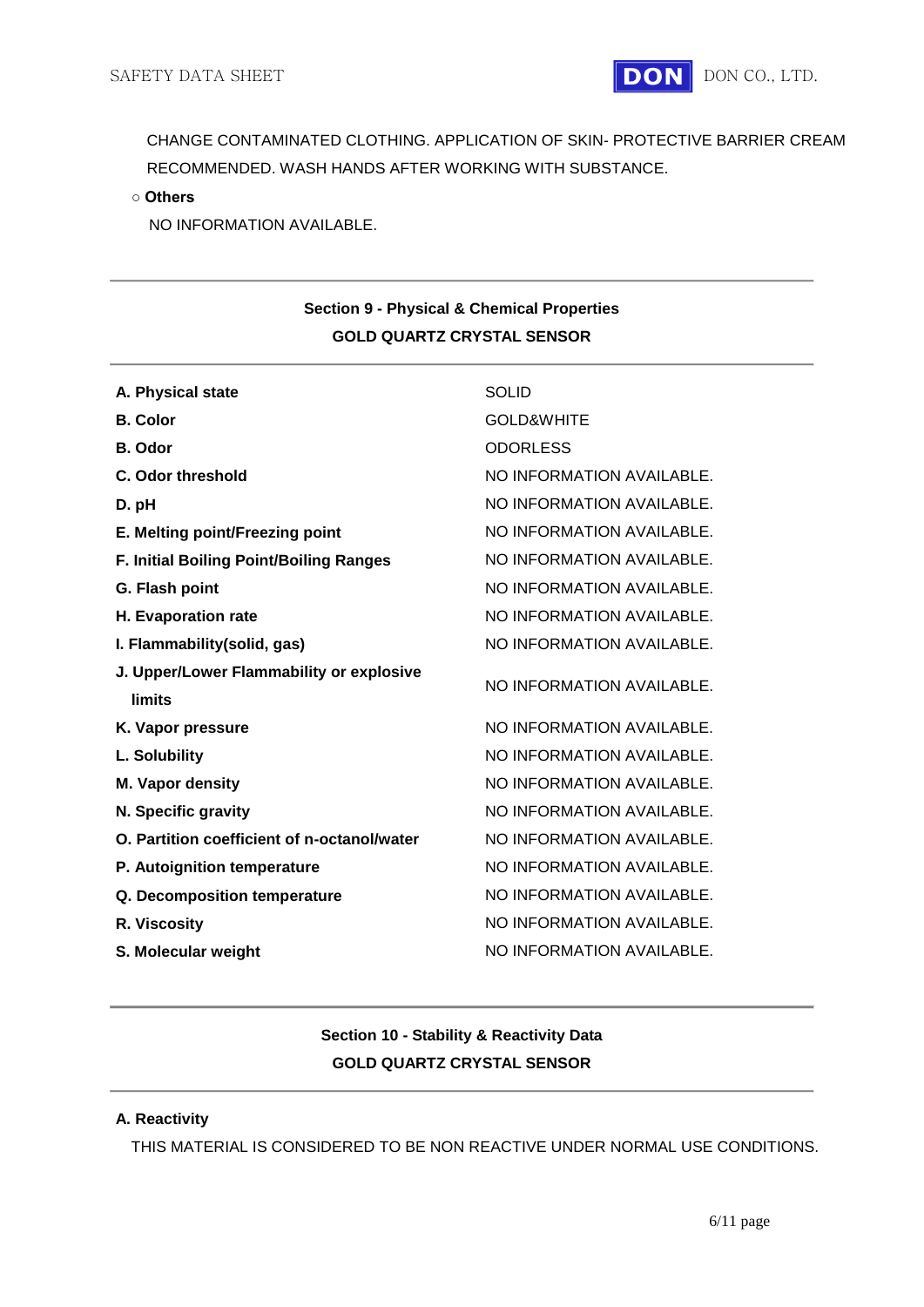

### **B. Chemical stability**

STABLE UNDER RECOMMENDED STORAGE CONDITIONS.

### **C. Conditions to avoid**

EXPOSURE TO MOISTURE MAY AFFECT PRODUCT QUALITY.

# **D. Incompatible materials**

STRONG ACIDS STRONG BASES HYDROGEN FLUORIDE OXIDIZING AGENTS AMMONIA OXYGEN DIFLUORIDE CHLORINE **TRIFLUORIDE** 

# **E. Hazardous decomposition products**

HAZARDOUS POLYMERIZATION WILL NOT OCCUR.

# **Section 11 - Toxicological Information GOLD QUARTZ CRYSTAL SENSOR**

# **A. Information on toxicological effects**

- **○ Likely route of exposure**
	- EYE CONTACT, SKIN CONTACT, INGESTION
- **○ Target Organs**
	- RESPIRATORY SYSTEM

# **○ Specific target organ systemic toxicity - single exposure**

THE SUBSTANCE OR MIXTURE IS NOT CLASSIFIED AS SPECIFIC TARGET ORGAN TOXICANT, SINGLE EXPOSURE.

# **○ Specific target organ systemic toxicity - repeated exposure**

THE SUBSTANCE OR MIXTURE IS NOT CLASSIFIED AS SPECIFIC TARGET ORGAN TOXICANT, REPEATED EXPOSURE.

#### **○ Aspiration hazard**

REGARDING THE AVAILABLE DATA THE CLASSIFICATION CRITERIA ARE NOT FULFILLED.

#### **B. Carcinogenicity**

**○ IARC**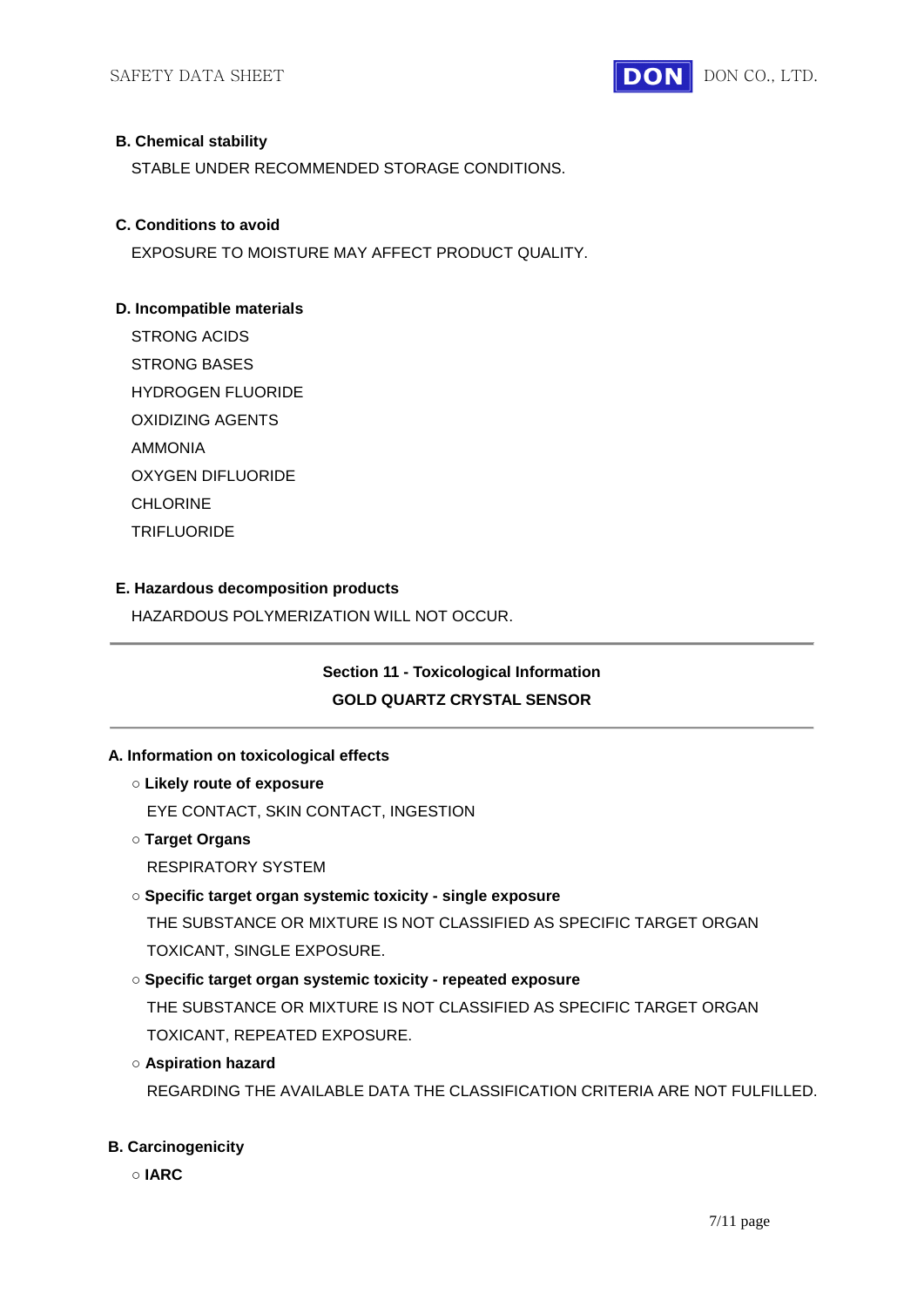NO INGREDIENT OF THIS PRODUCT PRESENT AT LEVELS GREATER THAN OR EQUAL TO 0.1% IS IDENTIFIED AS PROBABLE, POSSIBLE OR CONFIRMED HUMAN CARCINOGEN BY *IARC*.

**○ OSHA**

NO INGREDIENT OF THIS PRODUCT PRESENT AT LEVELS GREATER THAN OR EQUAL TO 0.1% IS IDENTIFIED AS A CARCINOGEN OR POTENTIAL CARCINOGEN BY *OSHA*.

**○ NTP**

NO INGREDIENT OF THIS PRODUCT PRESENT AT LEVELS GREATER THAN OR EQUAL TO 0.1% IS IDENTIFIED AS A KNOWN OR ANTICIPATED CARCINOGEN BY *NTP*.

**○ ACGIH**

NO INGREDIENT OF THIS PRODUCT PRESENT AT LEVELS GREATER THAN OR EQUAL TO 0.1% IS IDENTIFIED AS A CARCINOGEN OR POTENTIAL CARCINOGEN BY *ACGIH*.

# **C. Further information**

HAZARDOUS PROPERTIES CANNOT BE EXCLUDED BUT ARE UNLIKELY WHEN THE PRODUCT IS HANDLED APPROPRIATELY.

HANDLE IN ACCORDANCE WITH GOOD INDUSTRIAL HYGIENE AND SAFETY PRACTICE.

#### **○ Ingredients**

*GOLD 7440-57-5* NO INFORMATION AVAILABLE.

*Intrinsic Crystalline Silicon Dioxide* NO INFORMATION AVAILABLE.

# **Section 12 - Ecological Information & Environmental Information GOLD QUARTZ CRYSTAL SENSOR**

#### **A. Ecotoxicity**

NO INFORMATION AVAILABLE.

#### **B. Persistence and degradability**

NO INFORMATION AVAILABLE.

#### **C. Bioaccumulative potential**

NO INFORMATION AVAILABLE.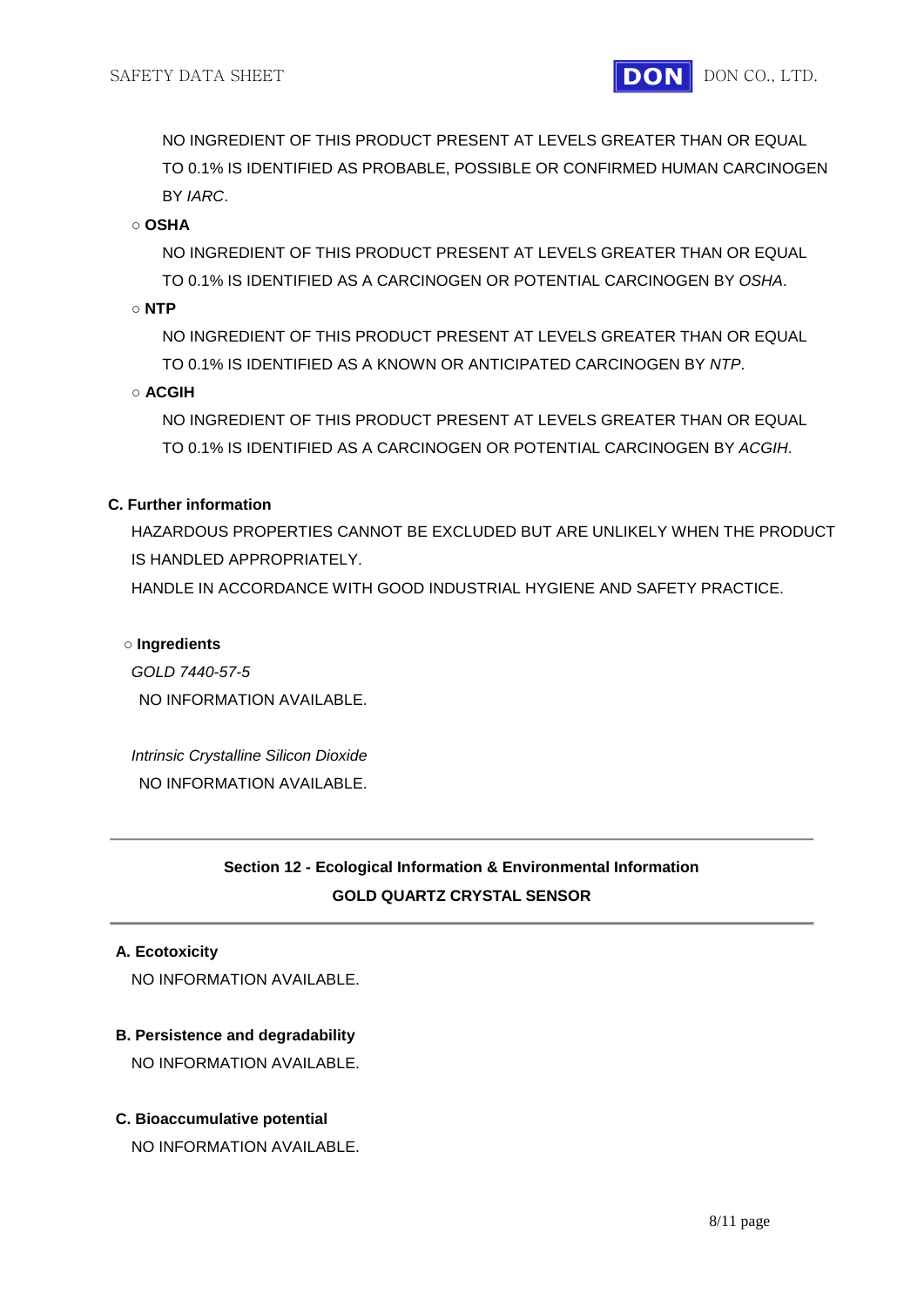

### **D. Mobility in soil**

NO INFORMATION AVAILABLE.

### **E. Additional ecological information**

NO INFORMATION AVAILABLE.

# **Section 13 - Disposal Considerations GOLD QUARTZ CRYSTAL SENSOR**

### **A. Disposal methods**

DISPOSE OF CONTENTS/ CONTAINER IN ACCORDANCE WITH THE LOCAL/REGIONAL /NATIONAL/INTERNATIONAL REGULATIONS. DISPOSE OF WASTE PRODUCT IN A PERMITTED INDUSTRIAL WASTE FACILITY.

### **B. Uncleaned packaging**

DISPOSAL MUST BE MADE ACCORDING TO OFFICIAL REGULATIONS.

# **Section 14 - Transport Information GOLD QUARTZ CRYSTAL SENSOR**

# **A. Land transport (DOT)**

NOT CLASSIFIED AS DANGEROUS IN THE MEANING OF TRANSPORT REGULATIONS.

# **B. Air transport (IATA)**

NOT CLASSIFIED AS DANGEROUS IN THE MEANING OF TRANSPORT REGULATIONS.

#### **C. Sea transport (IMDG)**

NOT CLASSIFIED AS DANGEROUS IN THE MEANING OF TRANSPORT REGULATIONS.

# **Section 15 - Regulatory Information GOLD QUARTZ CRYSTAL SENSOR**

#### **A. National and/or international regulatory information**

- **POPs Management Law**
	- NOT APPLICABLE
- **Information of EU Classification**
	- **\* Classification**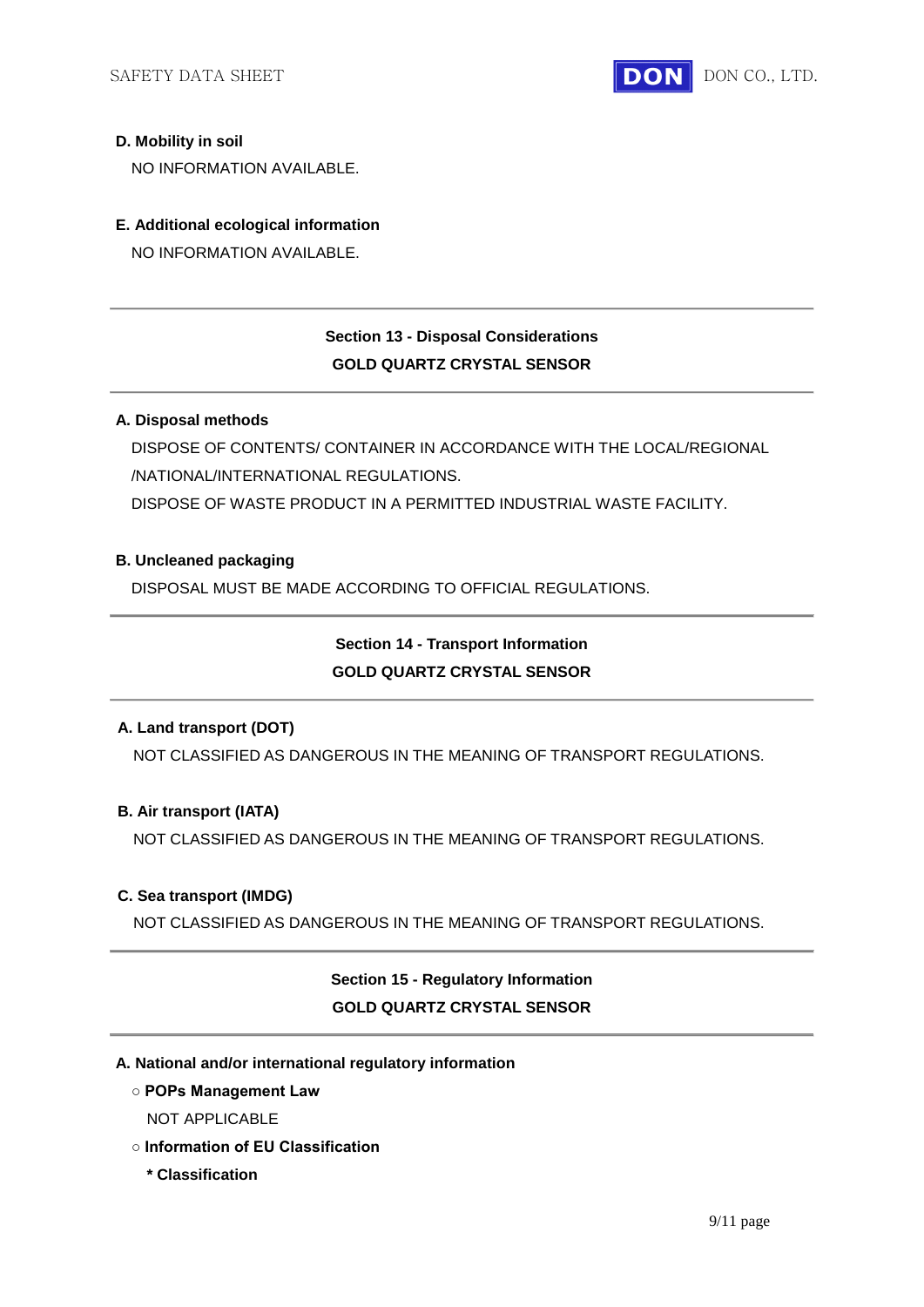

NOT APPLICABLE

- **\* Risk Phrases**
	- NOT APPLICABLE
- **\* Safety Phrase**

NOT APPLICABLE

- **U.S. Federal regulations**
	- **\* OSHA PROCESS SAFETY (29CFR1910.119)**
		- NOT APPLICABLE
	- **\* CERCLA Section 103 (40CFR302.4)** NOT APPLICABLE
	- **\* EPCRA Section 302 (40CFR355.30)** NOT APPLICABLE
	- **\* EPCRA Section 304 (40CFR355.40)** NOT APPLICABLE
	- **\* EPCRA Section 313 (40CFR372.65)** NOT APPLICABLE
- **Rotterdam Convention listed ingredients** NOT APPLICABLE
- **Stockholm Convention listed ingredients** NOT APPLICABLE
- **Montreal Protocol listed ingredients** NOT APPLICABLE

# **Section 16 - Other Information GOLD QUARTZ CRYSTAL SENSOR**

# **A. Reference**

THE INFORMATION CONTAINED HEREIN IS BELIEVED TO BE ACCURATE. IT IS PROVIDED INDEPENDENTLY OF ANY SALE OF THE PRODUCT FOR PURPOSE OF HAZARD COMMUNICATION. IT IS NOT INTENDED TO CONSTITUTE PERFORMANCE INFORMATION CONCERNING THE PRODUCT. NO EXPRESS WARRANTY, OR IMPLIED WARRANTY OF MERCHANTABILITY OR FITNESS FOR A PARTICULAR PURPOSE IS MADE WITH RESPECT TO THE PRODUCT OR THE INFORMATION CONTAINED HEREIN. THIS SAFETY DATA SHEET WAS COMPILED WITH DATA AND INFORMATION FROM THE FOLLOWING SOURCES: *OSHA, NITE, ESIS, NLM, SIDS, IPCS*

#### **B. Issue date**

- May 27, 2016